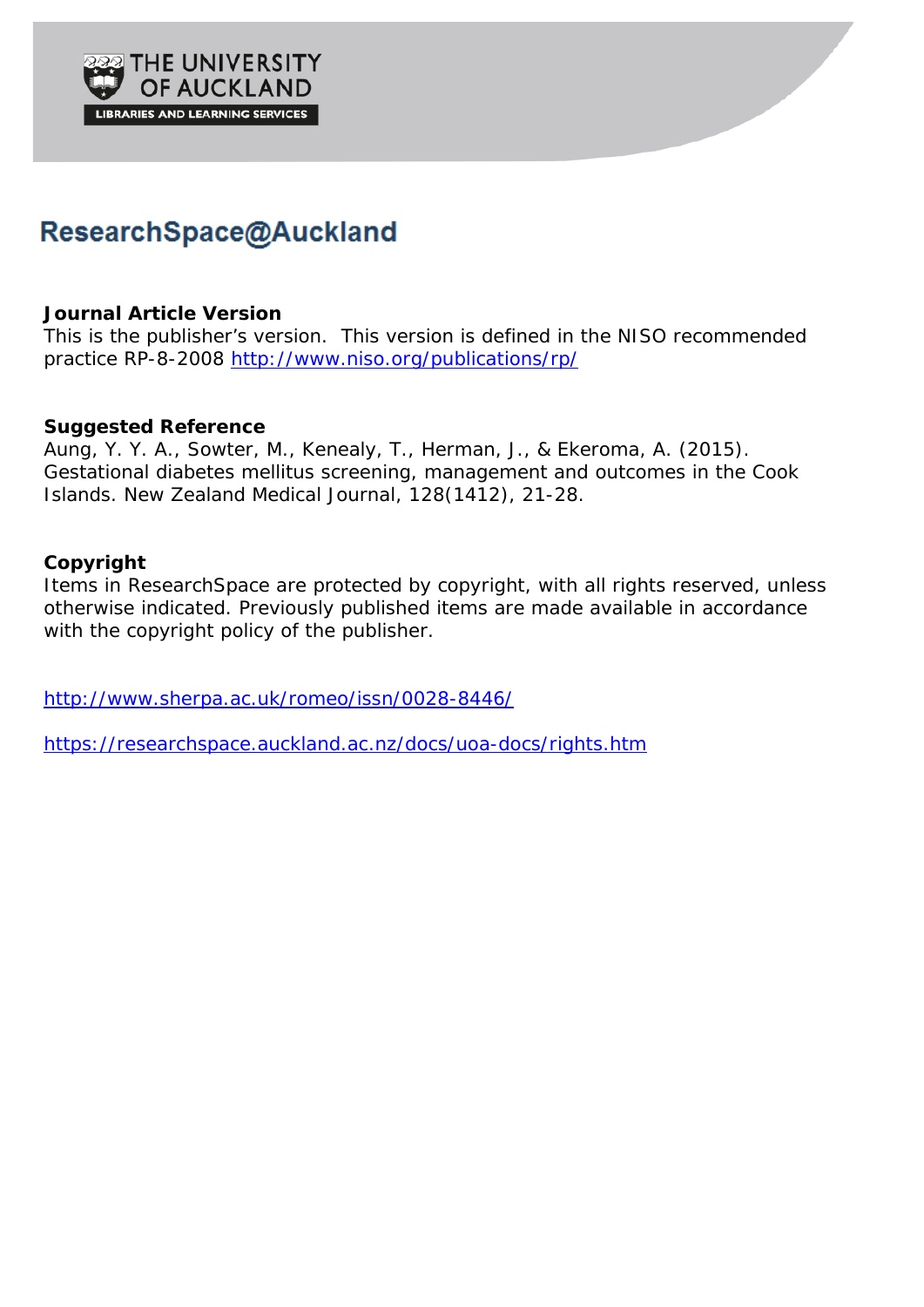#### ORIGINAL ARTICLE

## Gestational diabetes mellitus screening, management and outcomes in the Cook Islands

Yin Yin May Aung, Martin Sowter, Timothy Kenealy, Josephine Herman, Alec Ekeroma

#### Abstract

Aim To describe current practices for screening for gestational diabetes mellitus in the Cook Islands and consider the implications of alternative screening strategies.

Methods Eligible women had antenatal care from January 2009 to December 2012. A non-fasting 50 g glucose challenge between 24 and 28 weeks gestation (positive if 1-hour glucose ≥7.8 mmol/L) was followed by a 75 g oral glucose tolerance test (gestational diabetes mellitus diagnosed if fasting glucose ≥5.2 mmol/L or 2-hour glucose ≥8.0 mmol/L; pregnancy impaired glucose tolerance if positive screen and negative diagnostic test).

Results Uptake of the screening programme rose from 49.0% to 99.6% by the end of the study period. 646 women had a glucose challenge; for 186/646 (28.8%) the challenge was positive; 183 had an oral glucose tolerance test; 89/646 (13.8%) had pregnancy impaired glucose tolerance; 94/646 (13.9%) had gestational diabetes mellitus.

Median maternal weight gain was 6 kg (gestational diabetes mellitus) and 10 kg (normal glucose tolerance); caesarean section rates were 25% and 11% respectively; baby birthweights were not significantly different. 59 women with gestational diabetes mellitus had a post-natal glucose tolerance test at their 6-week check and 21 (35.6%) had diabetes confirmed.

Conclusion The gestational diabetes mellitus screening programme has a high uptake and current management appears effective in reducing maternal and fetal weight gain. A proposed new screening programme is outlined.

The Cook Islands consists of 15 islands and atolls with a resident population of about 15,000 at the 2011 Census, of whom 88% were Cook Island Māori and the remainder mostly New Zealand European.<sup>1</sup> There are 3655 female residents in the reproductive age group (15 to 49 years).<sup>1</sup> Obesity and diabetes represent a significant health challenge: 66% of adult women are obese and 21% have diabetes.<sup>2</sup> These rates are similar to other Pacific countries.<sup>3,4</sup>

There is no universally agreed approach to screening for gestational diabetes (GDM) or even agreement on appropriate glucose thresholds at which gestational diabetes is diagnosed.<sup>5-7</sup> Screening programmes inevitably need to balance the performance of different approaches to screening with the resources available.<sup>7–9</sup> Universal screening for gestational diabetes has been offered to all eligible women in Rarotonga, the Southern Group Islands and some of the Northern Group Islands since January 2009.

The diagnosis of GDM in the Cook Islands has been made using a two-step approach late in the second trimester. An initial screening test involves a non-fasting 50 gram (g) glucose challenge test (GCT) at 24–28 weeks gestation. Women are subsequently offered a diagnostic 75 g oral glucose tolerance test (OGTT) if their 1-hour glucose concentration is  $\geq$ 7.8 mmol/L.<sup>10,11</sup>

GDM is diagnosed if the fasting sugar glucose (FBG) is ≥5.2 mmol/L and/ or the 2-hour glucose concentration is  $\geq 8.0$  mmol/L,<sup>7,11</sup> (compared to the New Zealand criteria of FBG  $\geq 5.5$ , 2H  $\geq 9.0$ mmol/L). Pregnancy impaired glucose tolerance (pIGT) is diagnosed if the GCT is positive but the GDM test is negative.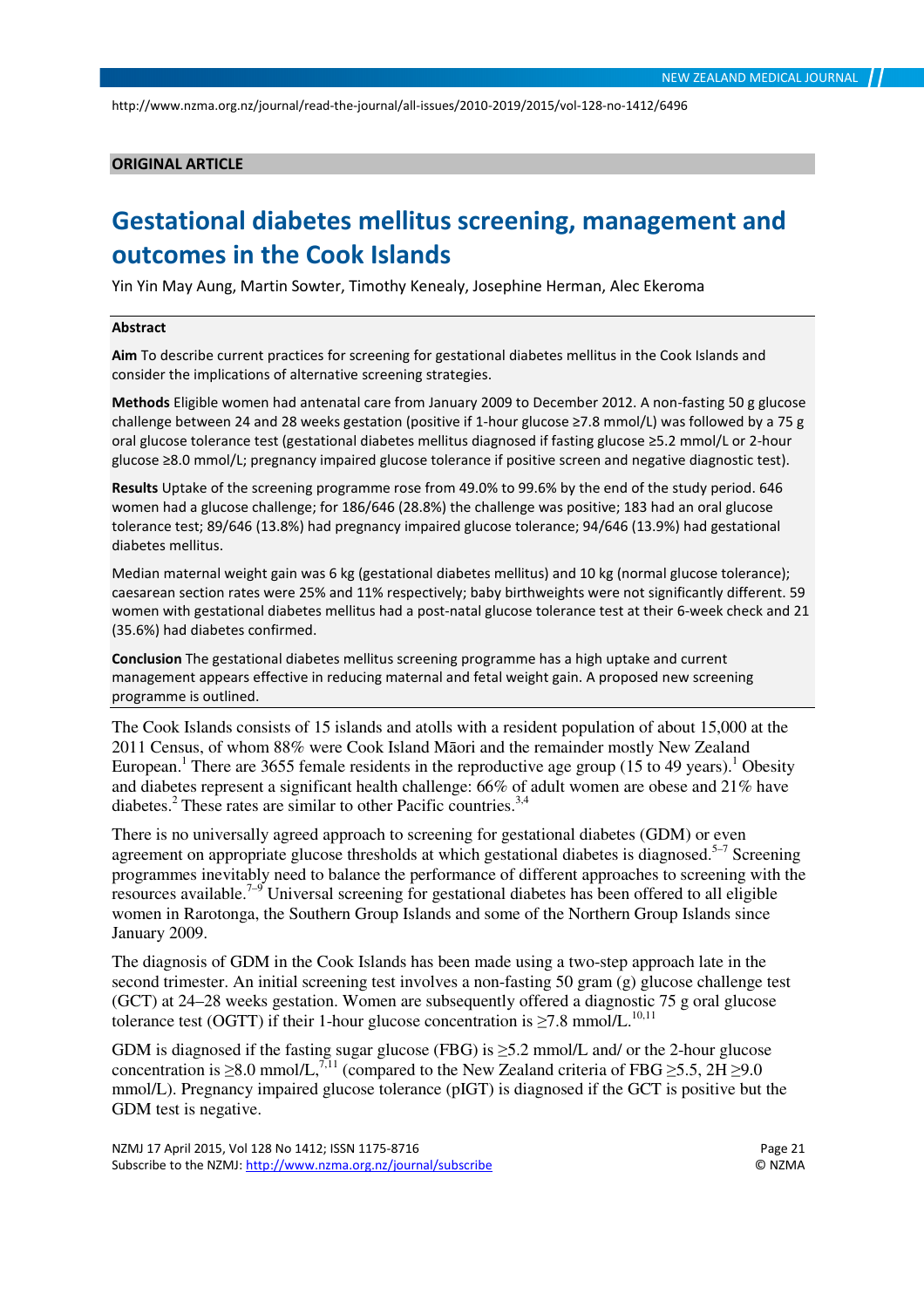Alternative screening strategies could include universal first trimester testing or enhanced first and second trimester screening for women at increased risk of gestational diabetes. Such approaches have been suggested by the International Association of Diabetes in Pregnancy Study Groups  $(IADPSG)$ ,<sup>7,11</sup> the American Diabetes Association  $(ADA)^{12}$  and the National Institute for Clinical Excellence (NICE) in the UK. $^{13}$ 

The New Zealand Ministry of Health is also developing plans for a new screening programme for gestational diabetes. The aim of this study is to determine how many women are being diagnosed with GDM using the current screening criteria and to compare pregnancy outcomes in women with and without GDM using the current criteria.

#### Methods

The study population included all known deliveries in the Cook Islands, for the period January 2009 to December 2012 inclusive. Women who delivered but were not of Cook Islands descent were excluded from all analyses, and women delivered overseas were excluded from outcomes analysis as these data were not known. Women with twin pregnancies were included. For women who had more than one delivery during the study period, only the most recent delivery was included.

Ethics approval was granted by the Ministry of Health. Data on demographic, antenatal, delivery and perinatal outcome characteristics were collected retrospectively from the Rarotonga Hospital obstetric patient register, and patient records held in the electronic patient management system (Medtech32; www.medtech.co.nz). Data were extracted by clinical staff.

**Outcomes—**Antenatal outcomes included the proportion of women who were screened for GDM, and results of screening. Intra-partum and neonatal outcomes were reported for the proportion (by glucose tolerance category) who had caesarean sections; who had shoulder dystocia; birth weight ≥4.0 kg or were admitted to neonatal intensive care (NICU). Postnatal outcomes included the proportion of women with GDM who had an OGTT postnatally, and were diagnosed with diabetes.

**Statistical analysis—**The extracted data was exported for analysis to Microsoft® Excel (version 2010), and Stata (version 12.1) software. Statistical tests were ANOVA for continuous variables across categories, Chisquared for proportions; statistical significance is cited at  $p \le 0.05$ .

#### Results

Of the 1020 women who attended antenatal clinics between January 2009 and December 2012, 724 (71%) were offered screening for GDM and all accepted. After 78 women were excluded (13 were not Cook Islanders and 65 were having a second or third pregnancy in the study period), 646 (90%) were included in the analyses. Of these, 186 (29%) had a positive screening test, 89 (14%) had pIGT and 94 (15%) had GDM. Three women with a positive screening test declined an OGTT. Characteristics of the women and their screening test results are shown in Table 1.

The proportion of women offered GDM screening rose through the four years of the study period: 123 of 251 women (49%) in 2009, 145 of 257 women (56% in 2010), 199 of 254 (78%) women in 2011, and 257 of 258 women (100%) in 2012.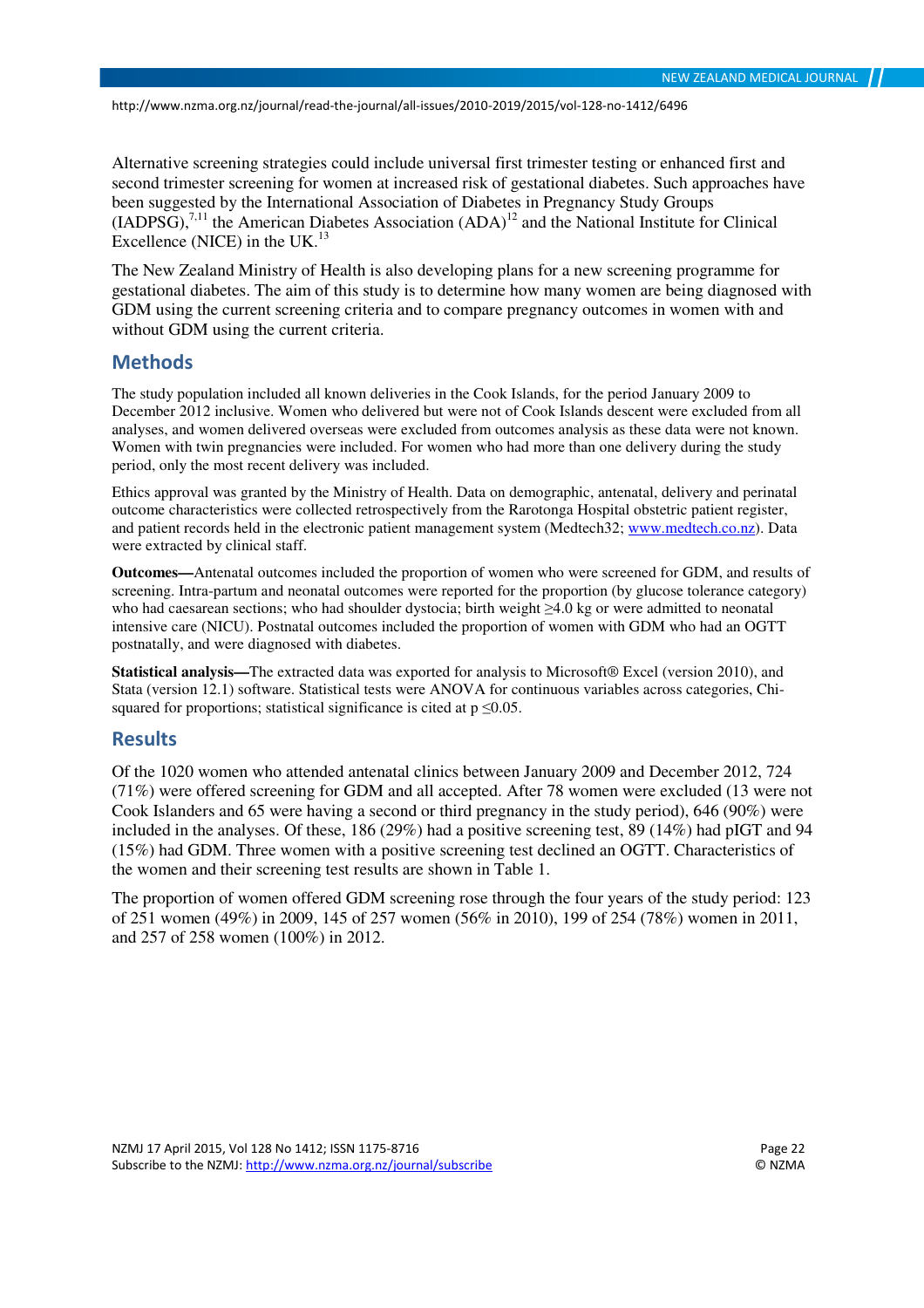| <b>Characteristics</b>                                         | $N = 646$           |
|----------------------------------------------------------------|---------------------|
| Age                                                            | $29(24-36)$         |
| youngest, oldest                                               | $15 - 48$           |
| Gravida                                                        | $3(1-4)$            |
| highest                                                        | 13                  |
| Parity                                                         | $1(0-3)$            |
| highest                                                        | 12                  |
| Booking gestation                                              | $15.6(10.4 - 21.5)$ |
| number booked after 28 weeks                                   | 53 (8%)             |
| <b>Booking BMI</b>                                             | $31.2(26.2 - 36.1)$ |
| Smoking current                                                | 192 (30%)           |
| never                                                          | 436 (67%)           |
| past                                                           | 18 (3%)             |
| Past GDM*                                                      | 19 (3%)             |
| Past birth weight $\geq 4000g^*$                               | 70 (11%)            |
| Family history of diabetes (1st degree relative)               | 237 (37%)           |
| Polycose screening test                                        | 646 (100%)          |
| gestation at polycose testing                                  | $27.1(25.1-29)$     |
| 1 hour glucose $\geq$ 7.8 mmol/L                               | 186 (29%)           |
| 1 hour glucose ≥11.0 mmol/L (GDM confirmed)                    |                     |
| <b>Oral Glucose Tolerance Test</b>                             |                     |
| women tested                                                   | 183                 |
| fasting glucose $\geq$ 5.4 mmol/L (GDM confirmed)              | 64                  |
| 2-hour glucose $\geq$ 8 mmol/L (GDM confirmed)                 | 59                  |
| both fasting and two hour test positive                        | 30                  |
| Total number of women with confirmed GDM<br><u>ልተሰ ሰጠ በ1 በ</u> | 94 (15%)            |

Table 1. Characteristics of women included in study and results of screening test. Results are n, n (%) or median (25<sup>th</sup> centile, 75<sup>th</sup> centile)

\*If not first baby/

Table 2 compares the characteristics of women with normal glucose tolerance, pIGT and GDM. There were statistically significant differences across the classifications for increasing age, gravida, parity, booking BMI, systolic and diastolic blood pressure and proportion with a family history of diabetes; and for proportions with previous GDM and a previous baby with a birth weight of 4 kg or more among women having second or subsequent babies.

#### Table 2. Characteristics of women at booking, by normal glucose tolerance, pIGT and GDM. Results are n, n (%) or median (25<sup>th</sup> centile, 75<sup>th</sup> centile)

| <b>Variables</b>                 | <b>Normal</b> | pIGT         | <b>GDM</b>  | P value |
|----------------------------------|---------------|--------------|-------------|---------|
|                                  | $n=463(71\%)$ | $n=89(14\%)$ | $n=94(15%)$ |         |
| Age                              | $28(23-34)$   | $30(24-37)$  | $36(28-40)$ | < 0.001 |
| Gravida                          | $2(1-4)$      | $3(2-4)$     | $3(2-5)$    | 0.001   |
| Parity                           | $1(0-2)$      | $2(0-3)$     | $2(1-4)$    | < 0.001 |
| Gestation                        | $15(10-21)$   | $14(11-21)$  | $17(12-24)$ | 0.02    |
| BMI                              | $31(26-36)$   | $32(27-37)$  | $34(30-39)$ | < 0.001 |
| Family history of diabetes       | 153/463 (33%) | 37/89 (42%)  | 47/94 (50%) | 0.007   |
| Past GDM*                        | $2/338(1\%)$  | 1/67(2%)     | 16/71(23%)  | < 0.001 |
| Past birth weight $\geq 4000g^*$ | 45/338 (13%)  | $7/67(10\%)$ | 18/71 (25%) | 0.02    |

\*If not first baby.

NZMJ 17 April 2015, Vol 128 No 1412; ISSN 1175-8716<br>Subscribe to the NZMJ: http://www.nzma.org.nz/journal/subscribe<br>© NZMA Subscribe to the NZMJ: http://www.nzma.org.nz/journal/subscribe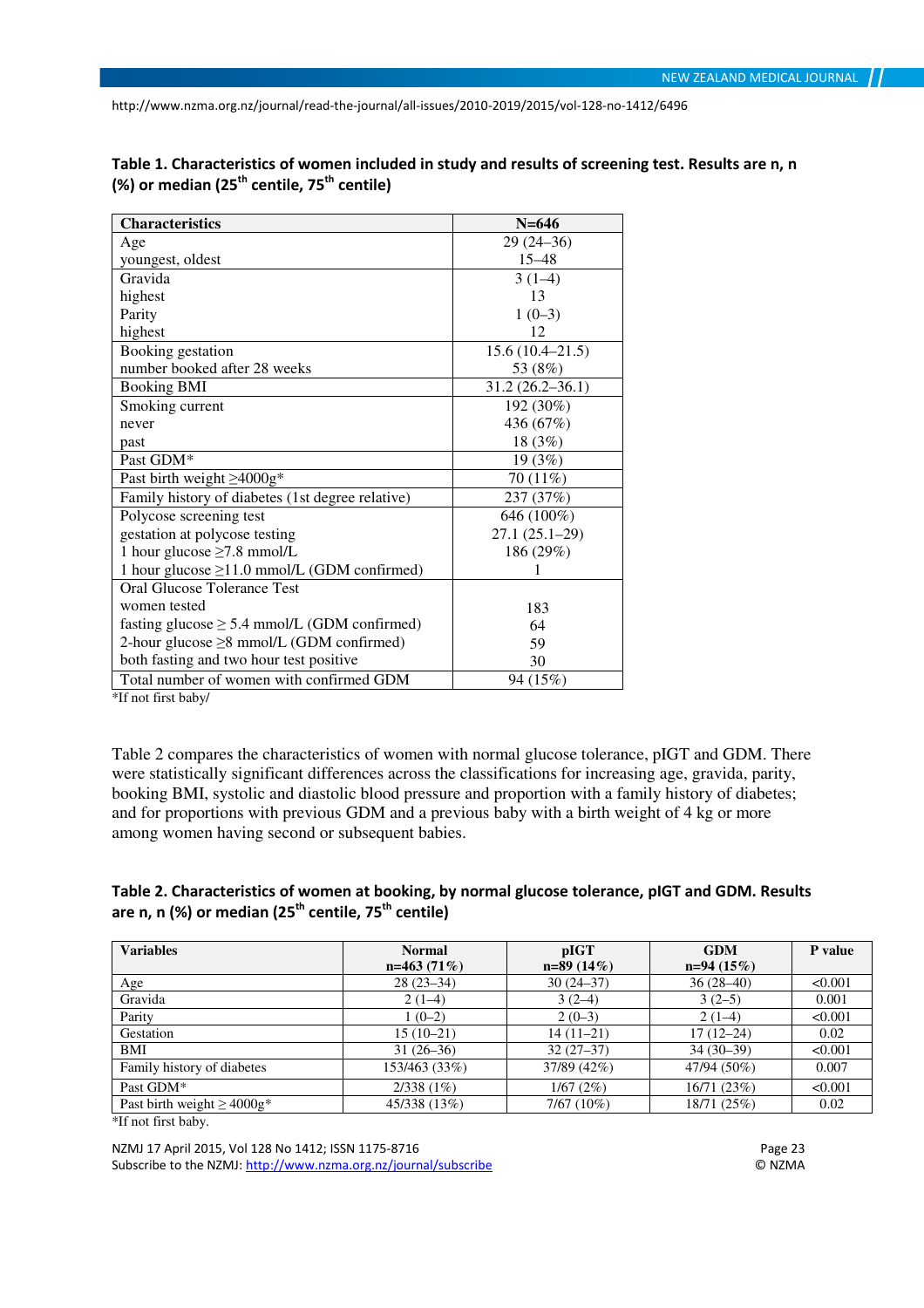All women with GDM were offered lifestyle and weight management advice. In addition 11 were given metformin, 2 were given insulin and 5 were given both. Table 3 shows the pregnancy outcomes for women who delivered in the Cook Islands.

By increasing glucose category, there was a lower maternal weight gain (6 kg in GDM compared with 10 kg in normal glucose tolerance) and a small but non-significant gain in baby birthweight (90 g higher in GDM than normal glucose tolerance). There were no instances of shoulder dystocia. There was one intra-uterine death (no post-mortem) and one neonatal death (respiratory distress) in the GDM group.

| <b>Variables</b>           | <b>Normal</b>   | pIGT            | <b>GDM</b>      | <b>P</b> value |
|----------------------------|-----------------|-----------------|-----------------|----------------|
|                            | $N = 428$       | $n = 84$        | $n=92$          |                |
| Pregnancy weight gain (kg) | $10(6-14)$      | $9(5-12)$       | $6(3-11)$       | < 0.001        |
| Mode of delivery           |                 |                 |                 |                |
| Normal vaginal             | 376             | 75              | 67              | 0.002          |
| Caesarean section          | 51 (11%)        | 8(9%)           | 24(25%)         | across         |
| Ventouse                   |                 |                 |                 | modes          |
| Pre-term                   | 6               | $\mathfrak{D}$  | 2               | 0.74           |
| <b>Admitted NICU</b>       | 22              | 6               | 8               | 0.38           |
| Birth weight $(g)$         | 3430            | 3445            | 3520            | 0.14           |
|                            | $(3120 - 3750)$ | $(3035 - 3765)$ | $(3220 - 3920)$ |                |
| Birth weight $\geq 4000$ g | 58 (14%)        | 16 (19%)        | 19 (21%)        | 0.14           |

Table 3. Outcomes for women delivered in the Cook Islands, by normal glucose tolerance, pIGT and GDM. Results are n, n (%) or median (25<sup>th</sup> centile, 75<sup>th</sup> centile)

Postnatal OGTT testing at 6-12 weeks post-partum was offered to the 59 women with GDM according to the 2 hour criteria. Ten women (17%) had impaired glucose tolerance and 21 (36%) had diabetes confirmed, one of whom was later confirmed to have type 1 diabetes.

In Figure 1 the age distribution of women with GDM and the normal group are shown. This shows an increasing proportion of GDM in older women.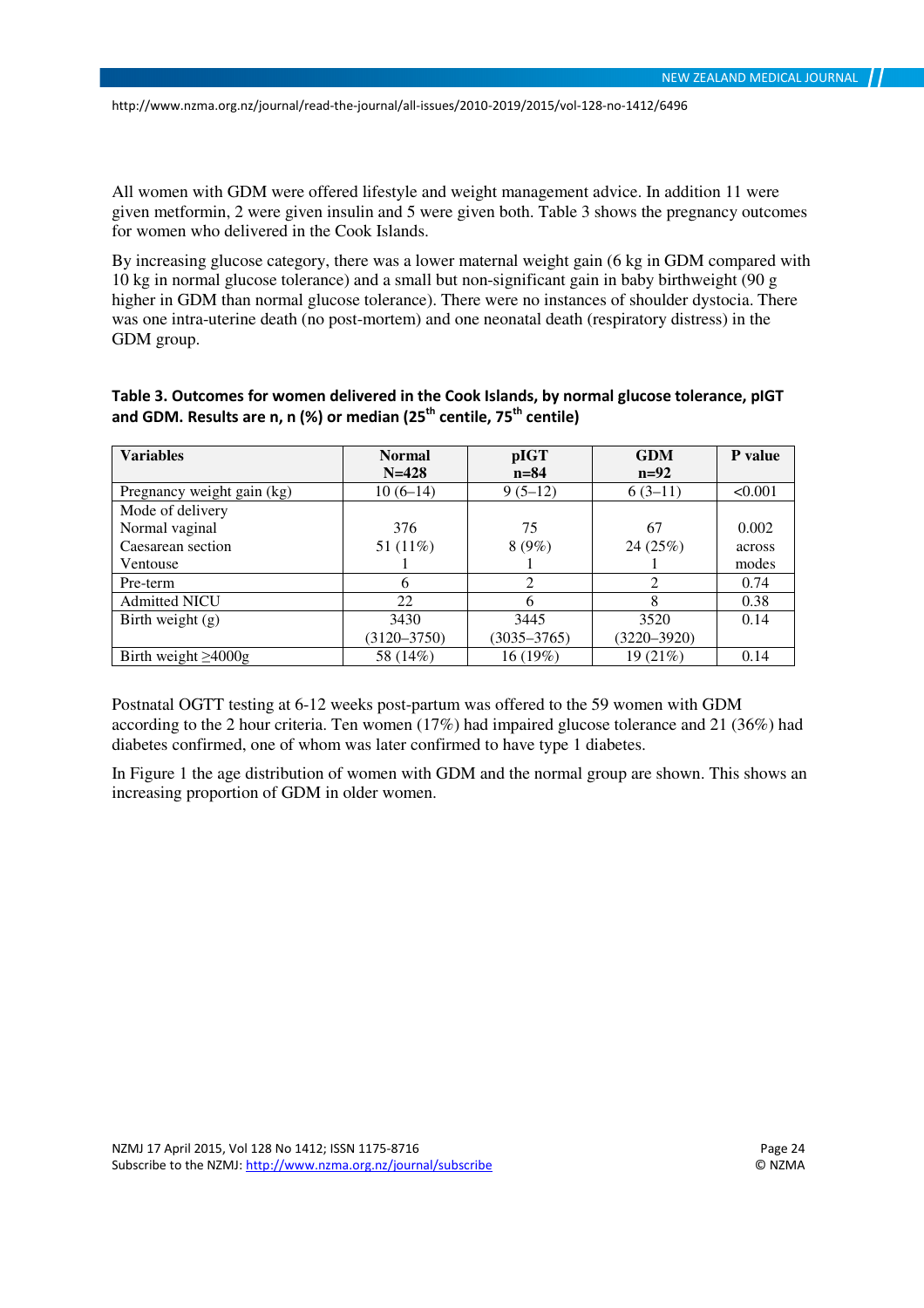



## **Discussion**

This is the first study of the GDM screening programme and the prevalence and management of GDM among Cook Islands women since the introduction of universal screening in 2009 and to our knowledge, the first such study from any Pacific Island nation. The data represent more than 96% of all births in the Cook Islands during the study period.

The high uptake of screening and OGTT towards the latter half of the study period, together with the apparent effectiveness of the lifestyle programme, point to a high level of acceptance by Cook Island women of the need to detect and manage GDM and diabetes.

GDM management appears to have reduced maternal weight gain to less than women with normal glucose tolerance and pIGT, and restricted baby birthweights to a non-significant increase, with no increase in pre-term deliveries or NICU admissions.

Limitations of this study include not having outcome data on the small number of women who delivered overseas (mostly in New Zealand). We have no detailed data on the lifestyle advice given and its uptake by women with GDM. We had no data to describe glucose control achieved by the women with GDM.

Women with GDM are at increased risk of developing type 2 diabetes in later life.<sup>14,15</sup> Studies in non-European ethnic groups suggest that up to 60% of women with GDM will develop type 2 diabetes within 5 to 20 years and most of these will develop type 2 diabetes within 5 years.<sup>16,18</sup> No such studies have been performed in Pacific Island women but high obesity rates and a high incidence of type 2

NZMJ 17 April 2015, Vol 128 No 1412; ISSN 1175-8716 Page 25 Subscribe to the NZMJ: http://www.nzma.org.nz/journal/subscribe © NZMA © NZMA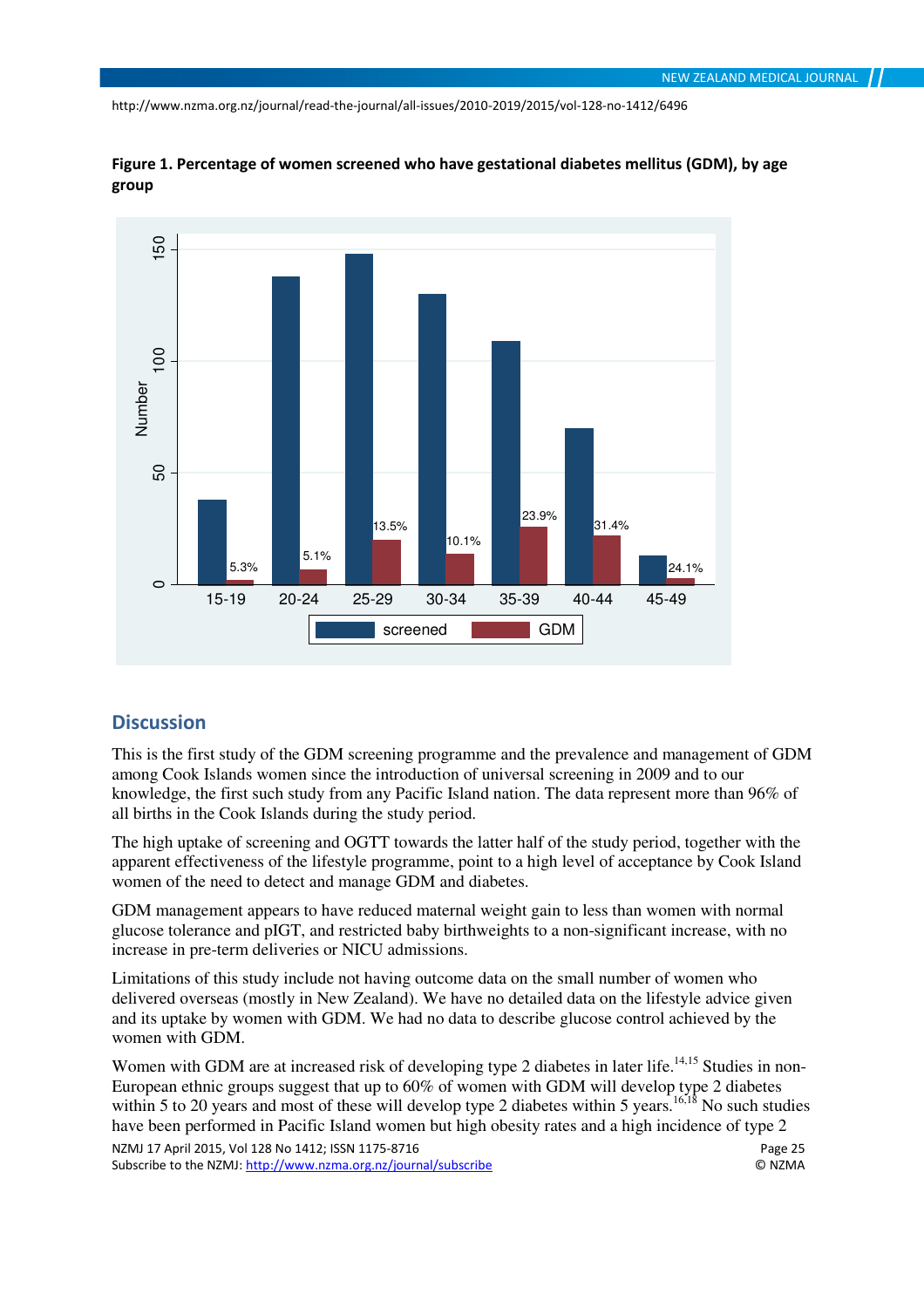diabetes in this group suggest it is likely that Pacific island women are at a similar or higher risk. GDM screening in the Cook Islands is likely to identify women with a high chance of developing type 2 diabetes.

The current screening programme, testing at 24 weeks and later, will not detect women with preexisting type 2 diabetes. In our study a third of the women with GDM, who had a post-natal OGTT, had type 2 diabetes. It is likely that most of these women had undiagnosed type 2 diabetes prior to pregnancy.

Figure 2. Proposed strategy for screening for diabetes in pregnancy in the Cook Islands



**\*Women considered to be at high risk of pre-existing diabetes** 

- Age 35 years or older
- $BMI \geq 35$
- one first degree relative with diabetes
- **Glycosuria**
- Previous gestational diabetes
- Previous baby  $> 4kg$
- Polycystic ovarian syndrome

OGTT – oral glucose tolerance test; GCT – glucose challenge test.

NZMJ 17 April 2015, Vol 128 No 1412; ISSN 1175-8716<br>Subscribe to the NZMJ: http://www.nzma.org.nz/journal/subscribe<br>© NZMA Subscribe to the NZMJ: http://www.nzma.org.nz/journal/subscribe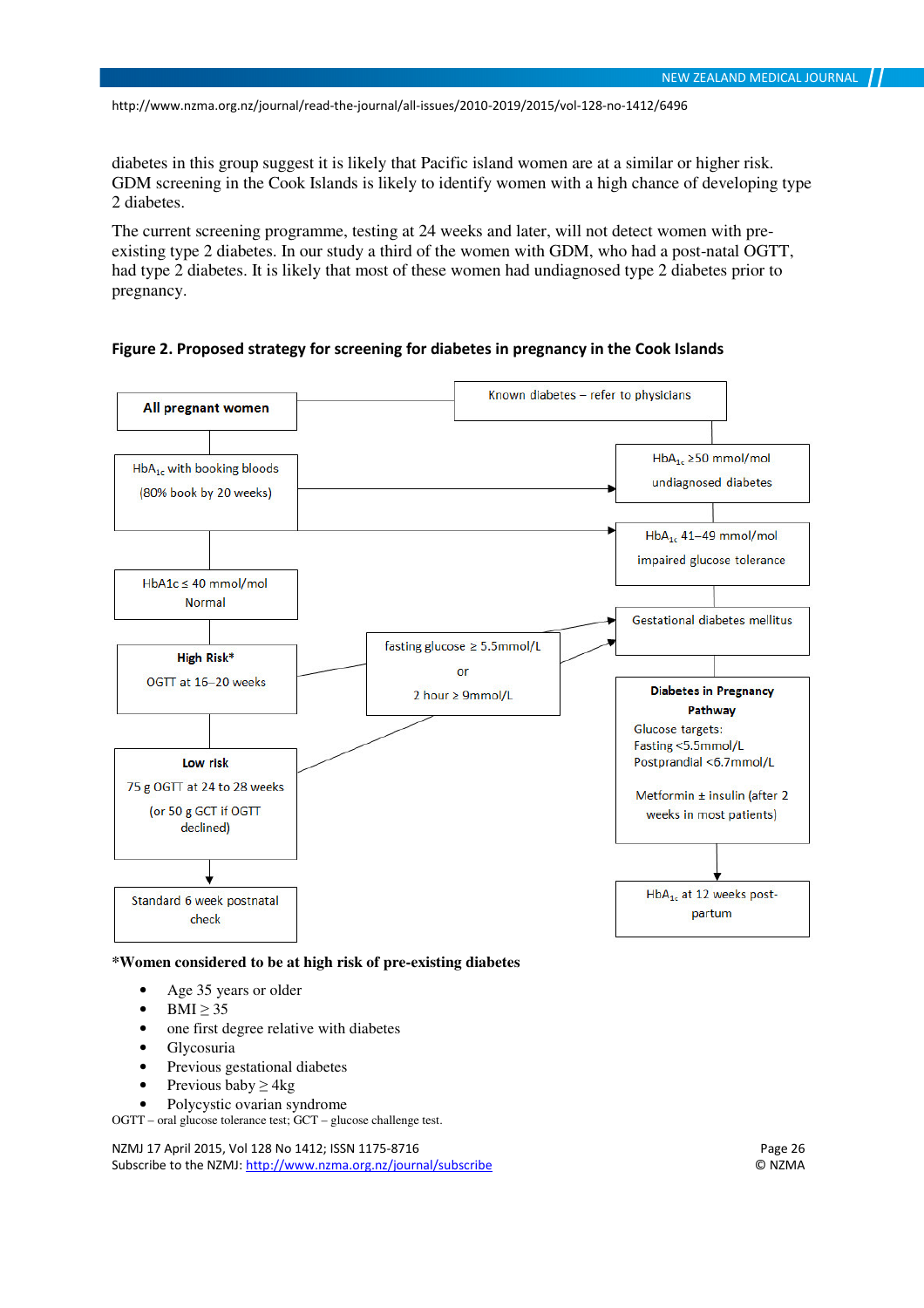Early detection of these women is a key part of recently described approaches to GDM screening such as the 2010 IADPSG consensus screening strategy for GDM.<sup>17</sup> This approach measures  $HbA_{1c}$  or a fasting/random glucose test at booking in women at high risk of pre-existing diabetes. However, almost all women in our population would fall into an IADPSG high risk group<sup>18–20</sup> suggesting that in the Cook Islands universal first trimester testing would be appropriate. Measuring  $HbA<sub>1c</sub>$  at a booking visit is convenient for women and the service.

Choosing the most appropriate fasting and two hour cut offs for the diagnosis of GDM in the Cook Islands is problematic. However, since Cook Island obstetric services work closely with New Zealand, and since most Cook Island women who deliver overseas do so in New Zealand, it is likely that new standards adopted by New Zealand will also be adopted in the Cook Islands.

Figure 2 shows a proposed new screening strategy for the Cook Islands incorporating universal first trimester screen, second trimester screening in higher risk women and a universal diagnostic test at 24–28 weeks. Almost all women in the Cook Islands deliver in Rarotonga, transferring from outlying islands in late pregnancy.

It is possible that future additional testing will significantly increase the resources needed to provide antenatal care in outlying islands. If this proposed approach is introduced it will be important that all screening, intervention, glucose control and outcome data are collected prospectively to assess its acceptability, cost and effectiveness.

#### **Competing interests:** Nil.

Author information: Yin Yin May Aung, Obstetrician and Gynaecologist, Rarotonga Hospital, Te Marae Ora – Ministry of Health, Cook Islands; Martin Sowter, Consultant Obstetrician and Gynaecologist, National Women's Health, Auckland District Health Board, Auckland, New Zealand; Timothy Kenealy, Associate Professor of Integrated Care, Departments of Medicine and General Practice & Primary Health Care, Faculty of Medical Health Sciences, University of Auckland; Josephine Herman, Public Health Specialist, School of Population Health, Faculty Medical Health Sciences, University of Auckland; Alec Ekeroma, Senior Lecturer, Department of Obstetrics and Gynaecology, Faculty of Medical Health Sciences, University of Auckland

Acknowledgements: We acknowledge the funding and other support of the Cook Islands Ministry of Health. We also thank the nurses and midwives from Rarotonga Hospital, Cook Islands.

Correspondence: Dr Yin Yin May Aung, Obstetrician and Gynaecologist, Rarotonga Hospital, Te Marae Ora – Ministry of Health, Cook Islands. m.aung@health.gov.ck

#### References

- 1. Census Report 2011. Cook Island Ministry of Finance and Economic Management Statistics Department, 2012. http://www.mfem.gov.ck/
- 2. Cook Islands NCD STEPS survey fact sheet. Geneva: World Health Organization; 2004. http://www.who.int/chp/steps/cook\_islands/en/
- 3. Mola GSR. Gestational Diabetes in Papua New Guinea. PNG Medical Journal 1991;34:104–8.
- 4. Salih S. Screening for Gestational Diabetes Mellitus in indigenous Melanesian population on the Islands of Vanuatu. Journal of Obstetrics and Gynaecology 2009;29:98–100.
- 5. Buckley BS, Harreiter P, Damm R, et al. Gestational diabetes mellitus in Europe: prevalence, current screening practice and barriers to screening. A Review. Diabetic Medicine 2012;29:844–854.
- 6. Cho NH. Gestational diabetes mellitus challenges in research and management. Diabetes Research and Clinical Practice 2013;99:237–39.

NZMJ 17 April 2015, Vol 128 No 1412; ISSN 1175-8716 Page 27 Subscribe to the NZMJ: http://www.nzma.org.nz/journal/subscribe © NZMA